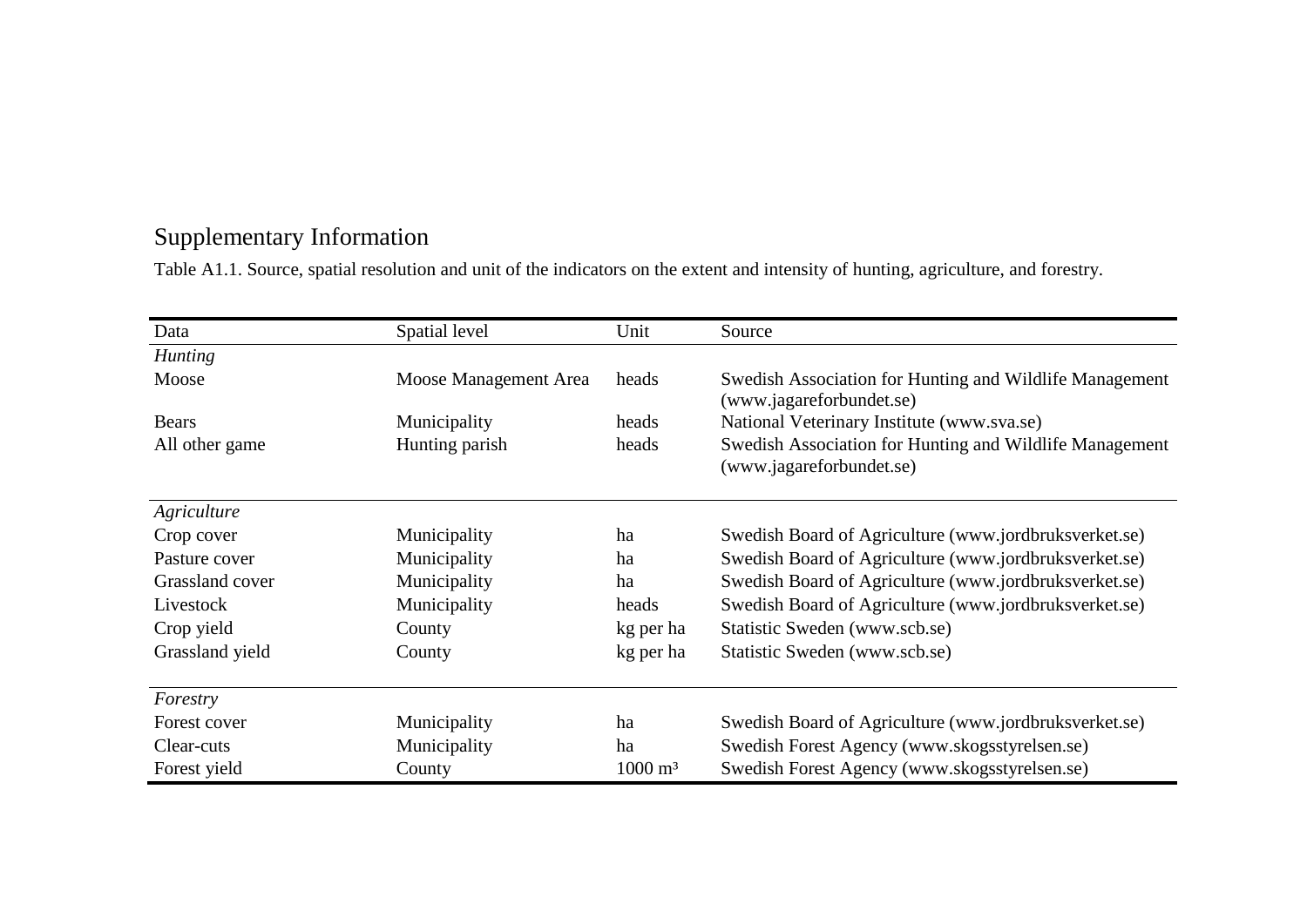Table A1.2. The functional groups and Latin names of the 63 wildlife species that we considered for the hunting land use, and the classification in the eight groups of game.

## **Agriculture Birds**

*Columba livia Columba palumbus Perdix perdix Phasianus colchicus*

#### **Bears**

*Ursus arctos*

## **Forest Grouse**

*Lagopus lagopus Lagopus muta Lyrurus tetrix Tetrao urogallus Tetrastes bonasia*

### **Hares**

*Lepus europaeus Lepus timidus Oryctolagus cuniculus*

### **Meso-predators**

*Chroicocephalus ridibundus Corvus corax Corvus cornix Corvus frugilegus Corvus monedula Garrulus glandarius Larus argentatus Larus canus Larus fuscus Larus marinus Martes martes Meles meles Mustela erminea Mustela nivalis Mustela putorius Mustela putorius furo Neovison vison Nyctereutes procyonoides Pica pica*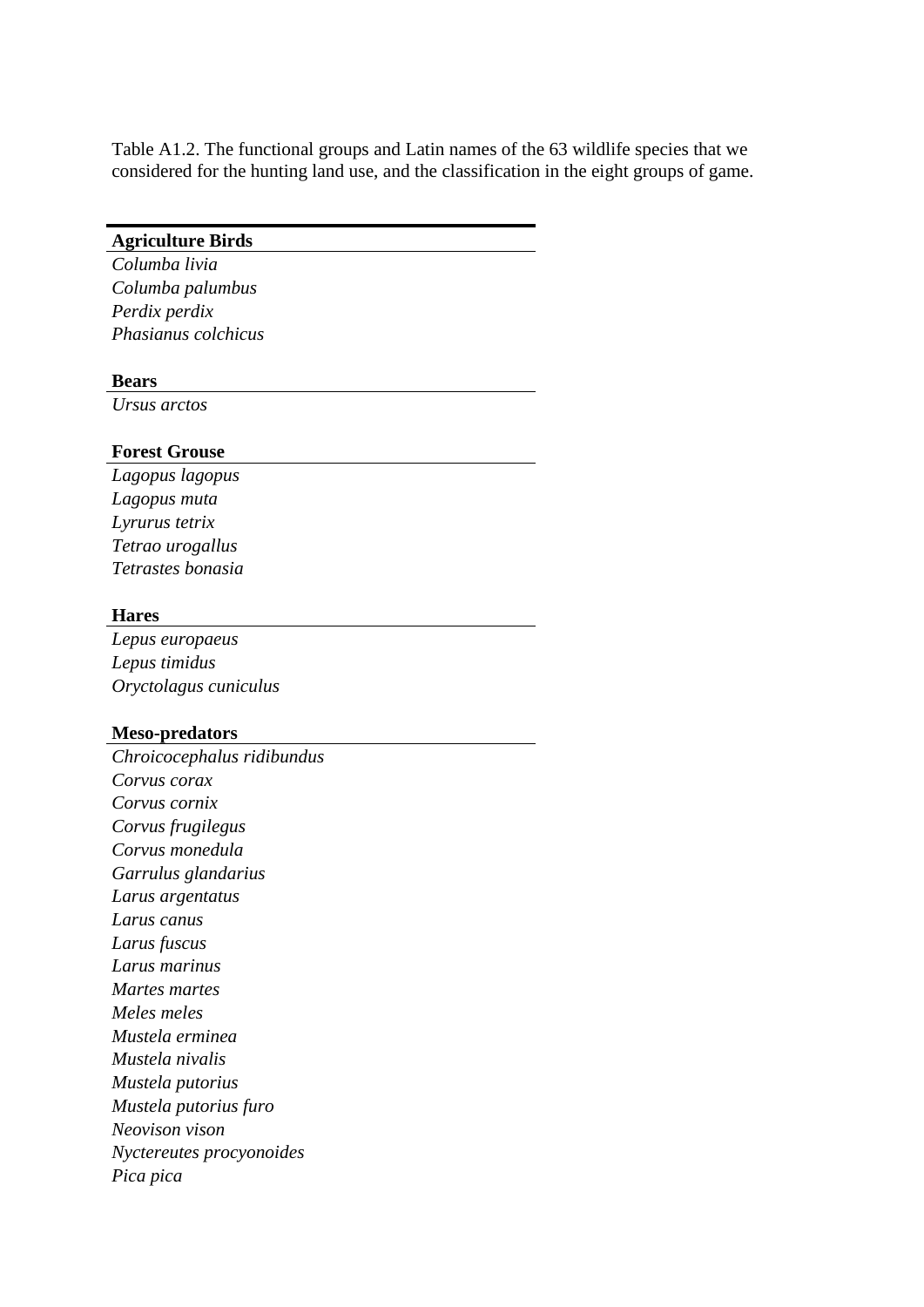*Procyon lotor Sciurus vulgaris Vulpus vulpus*

## **Ungulates**

*Alces alces Capreolus capreolus Cervus elaphus Dama dama Sus scrofa*

## **Aquatic Mammals**

*Castor fiber,Castor canadensis Myocastor coypus Ondatra zibethicus*

#### **Waterfowl**

*Anas acuta Anas crecca Anas platyrhynchos Anser albifrons Anser anser Anser fabalis Aythya ferina Aythya fuligula Branta canadensis Bucephala clangula Clangula hyemalis Fulica atra Mareca penelope Melanitta fusca Melanitta nigra Mergus merganser Mergus serrator Phalacrocorax carbo Somateria mollissima Spatula clypeata*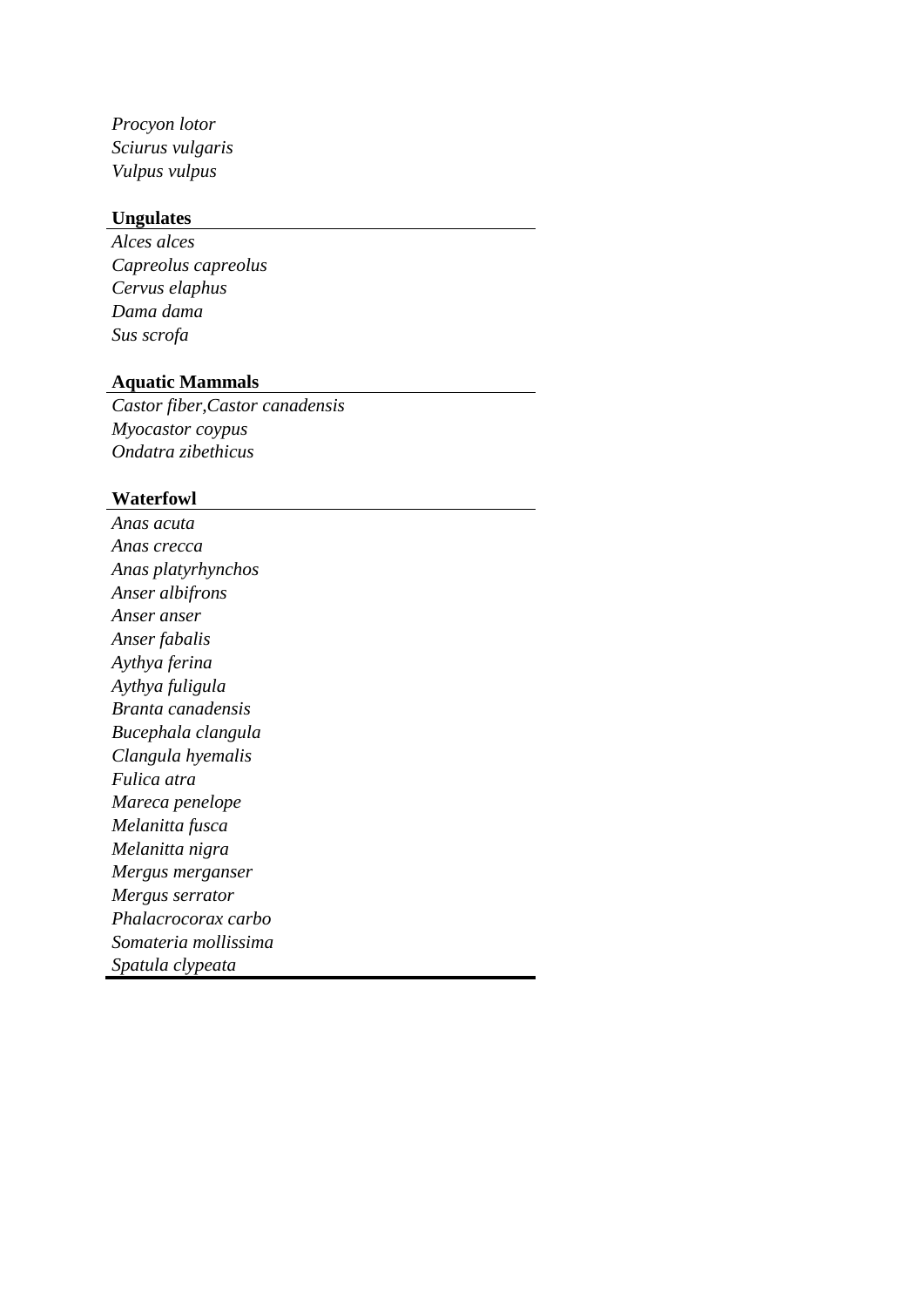Table A1.3. Crop types that we considered for arable (i.e. crop) and pasture land use.

*Crops*

| Barley (inclusive winter and spring barley)                            |
|------------------------------------------------------------------------|
| Brown beans                                                            |
| Corn                                                                   |
| Linseed                                                                |
| Mixed grain and rye wheat                                              |
| Mixed seed /cereal                                                     |
| <b>O</b> ats                                                           |
| Peas (cooking, fodder, vetch, field, and canned)                       |
| Potatoes for food and starch                                           |
| Rape (inclusive winter and spring rape)                                |
| Rye (inclusive winter and spring rye)                                  |
| Rye wheat /Triticale (inclusive winter and spring rye wheat/triticale) |
| Sugar beet                                                             |
| Turnip (inclusive winter and spring)                                   |
| Wheat (inclusive winter and spring wheat)                              |
| Other unused arable land                                               |
| Unspecified arable land                                                |
|                                                                        |

## *Grassland*

Energy forest Grazing mounds that is utilized Green fodder Mowing grounds used Mowing meadows and green fodder Mowing and grazing mounds used Seed for seed harvest Unused mowing and grazing meadows

| <i>Other</i>          |  |
|-----------------------|--|
| Garden plants         |  |
| Other types of plants |  |
| Lay-land              |  |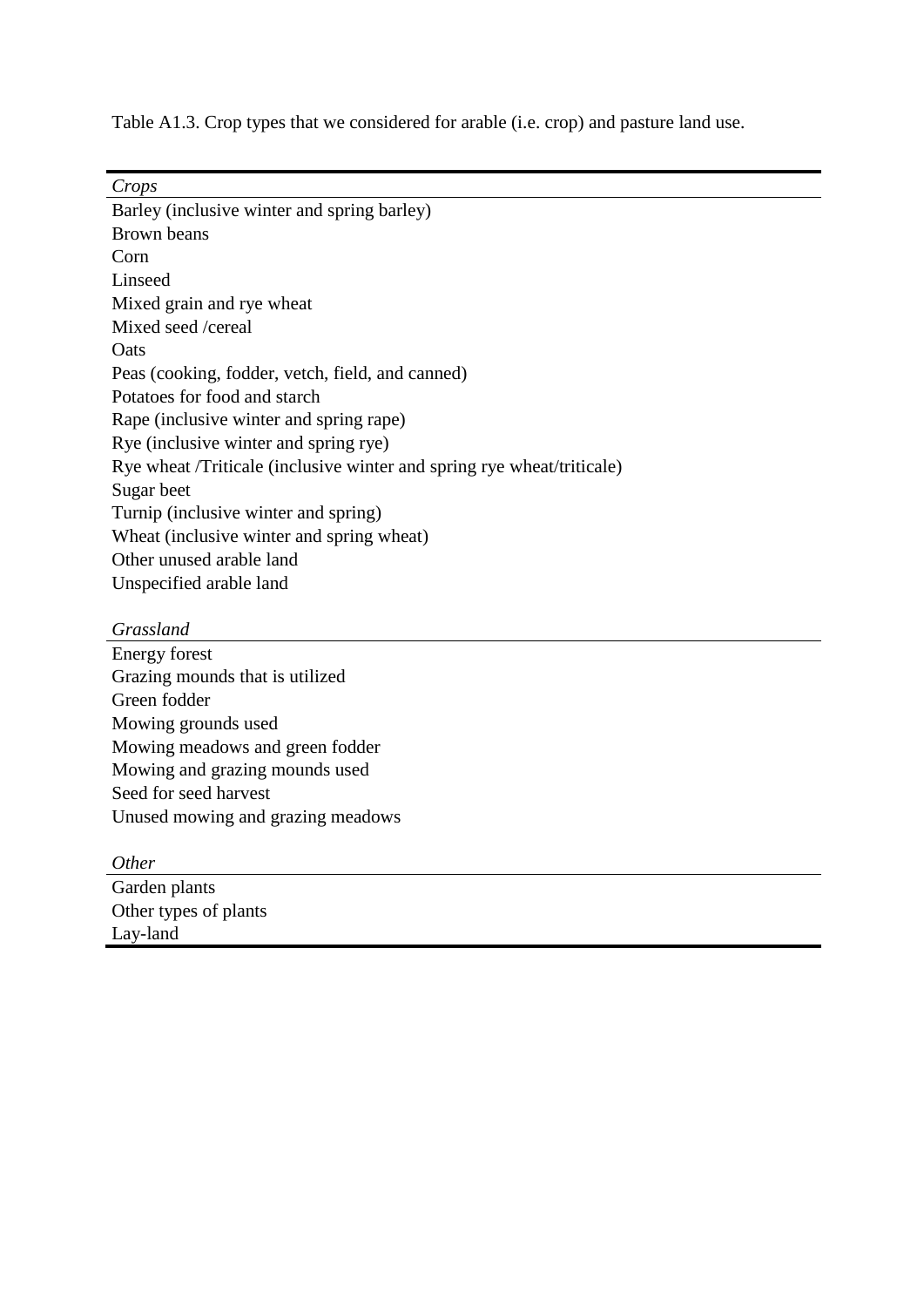Figure A1.1. Sum of number harvested game in eight functional groups per municipality in Sweden, 2008-2016. Municipalities with zero animals harvested in white. Wildlife units (WU) using moose as reference unit (i.e., moose =1.0, roe deer = 0.15, red deer = 0.56, fallow = 0.29, wild boar  $= 0.56$ ; Wiklund and Malmfors 2014).

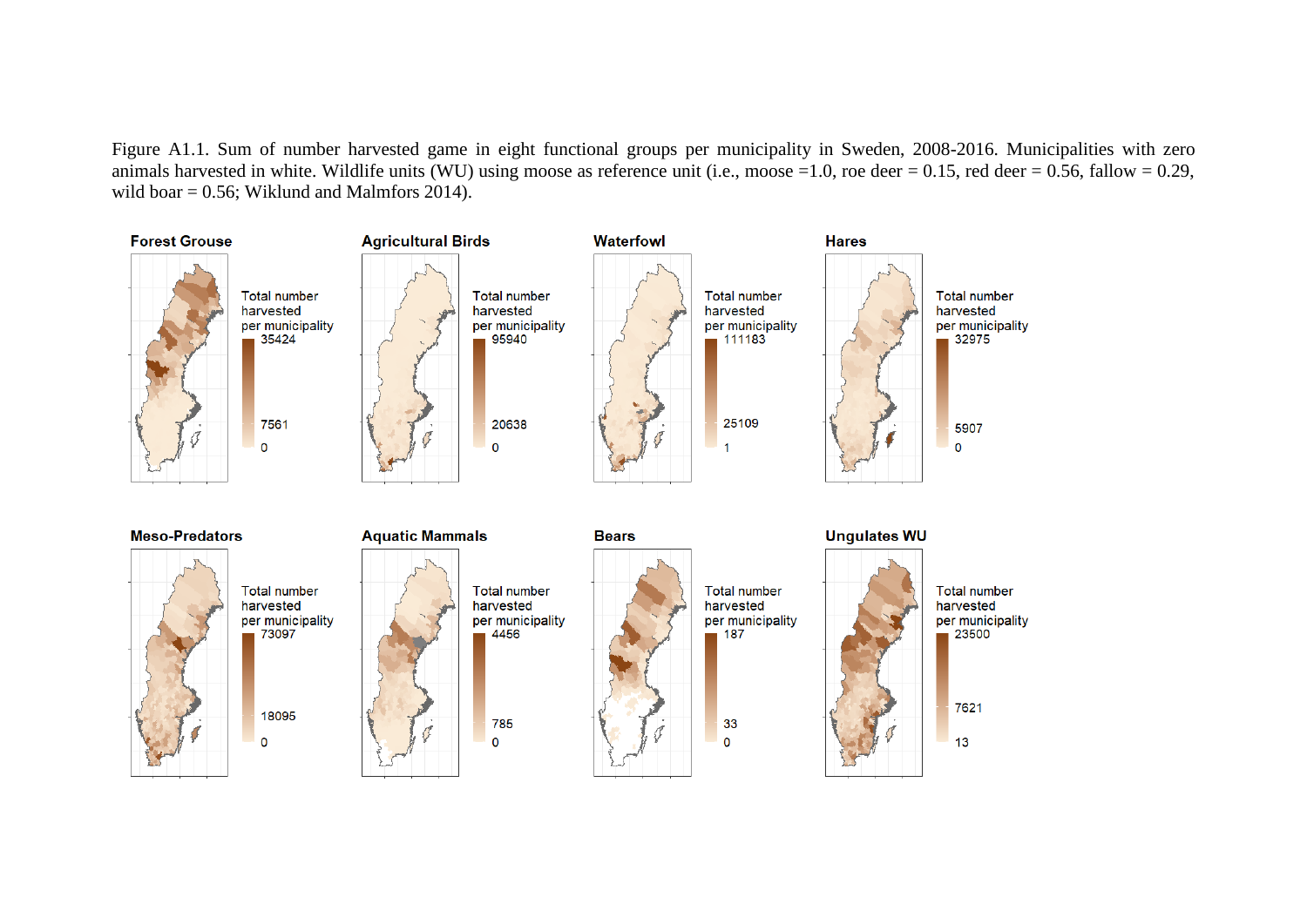Figure A1.2. Sum of number harvested moose, roe deer, red deer, fallow deer, and wild boar (wildlife units) per municipality in Sweden, 2008- 2016. Municipalities with zero animals harvested in white. Wildlife units (WU) using moose as reference unit (i.e., moose  $=1.0$ , roe deer  $= 0.15$ , red deer =  $0.56$ , fallow = 0.29, wild boar = 0.56; Wiklund and Malmfors 2014).